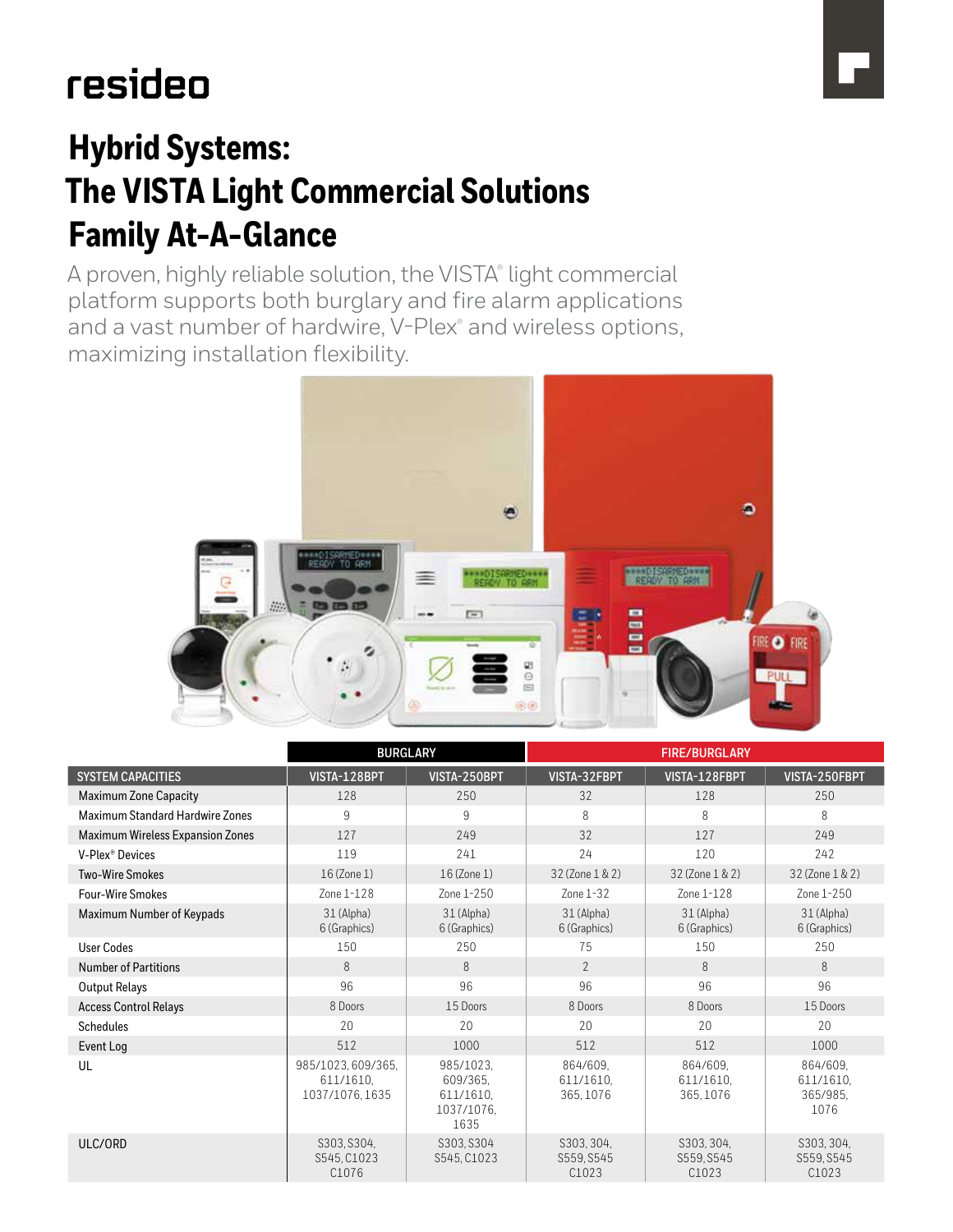## **CONTROL PANEL**



## **VISTA-128BPT VISTA-250BPT**

**BURGLAR ALARM** 

#### **FIRE/BURGLAR ALARM**

**VISTA-32FBPT VISTA-128FBPT VISTA-250FBPT** 

## **KEYPAD OPTIONS**

### **GRAPHIC TOUCHSCREENS HARDWIRED SYSTEMS**



**6290W 6290WC** 7" Color Touchscreen Keypad with Voice

**TUXEDOWC** 7" Color Touchscreen Keypad with Voice and Automation

**TUXEDOW**





**6160** 32 Character Alpha Display Keypad



333

**6164SP** C ustom Alpha Display Keypad

**6160CR -2** Light Commercial Fire Alpha Keypad UL864 Rev 9 Listed

## **ZONE EXPANDERS**

#### **V-Plex® Hardwired Relays**



**4101SN** Addressable Relay Module **4190SN** Remote Two Zone Point Module **4193SN/4193SNP** SIM Serial Interface Module **4208EX** Eight Zone V-Plex Expander **4208SN** Serialized Eight Zone Remote Point Module **4208SNF** Universal Class A & Class B Expander Module **4297** Extender Module



Relay Board

**4204CF** Supervised Appliance Module (Two NAC circuits)



**6460W (White) 6460S (Silver)** Premium Alpha Keypad

#### **HYBRID SYSTEMS (Hardwired and Wireless)**



**6150RF** Fixed Language Integrated Keypad/ Transceiver



**6160RF** Deluxe Custom Alpha Integrated Keypad/ Transceiver

## **WIRELESS RECEIVERS/REPEATERS**

#### **5883H** Wireless Transceiver **5881ENL**

#### **5881ENM** Up to 16 zones

**5881ENH** Unlimited zones depending on control panel



## **5800RP**

Up to 8 zones

Wireless Repeater

## **COMMUNICATORS**



**LTE-IA** (AT&T)



#### **HYBRID HYBRID MULTI-PATH INTERNET COMMUNICATORS FIRE**



**LTE-CFA** Light Commercial Fire Internet and LTE Communicators

## **VIDEO/AUTOMATION**



*\*Battery* 

**IPCAM-WIC2** HD Wi-Fi® Indoor Video Camera







**4232CBM** Connected Building Module for Automation

## **APP**



#### **Resideo Total Connect 2.0 and AlarmNet Plans**

**Security** – Transmission of alarm signals **Smart Security** – Security plus remote control of security functions and system notifications

**Smart Home** – Smart Security plus automation services for controlling lights, smart scenes and Amazon Alexa

**4204** Intelligent Four Zone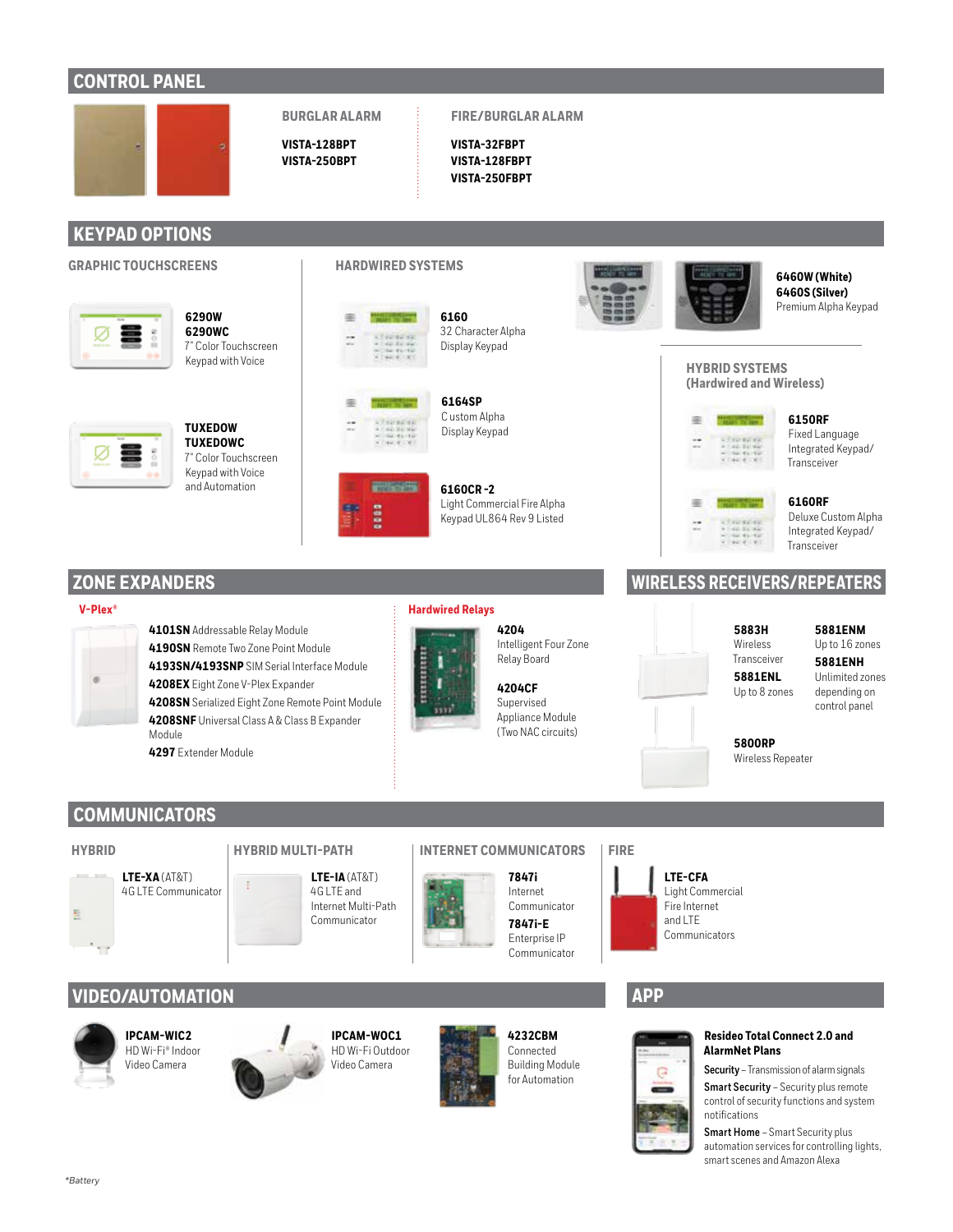## **SECURITY AND SAFETY**